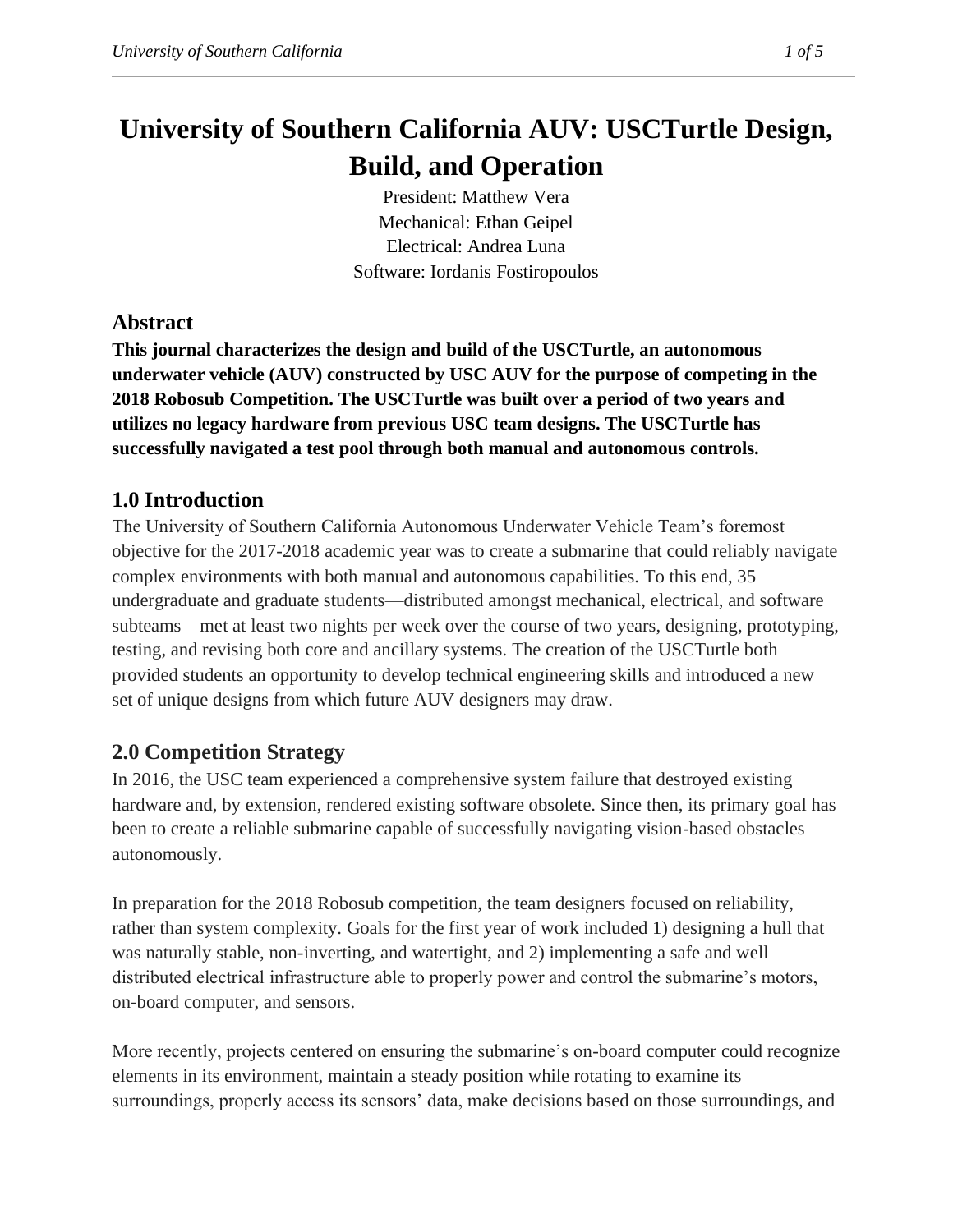correctly translate its desired direction into motion. All tests throughout the last year were conducted with a strong focus on assessing the submarine's ability to recognize and navigate its environment autonomously.

While resources were directed primarily towards improving core functionality, some subsystems were designed and prototyped to perform precision tasks featured in the Robosub competition such as grabbing a small item, recognizing specific frequencies in the water, and shooting a torpedo. However, because of time constraints imposed by the development and implementation of the AUV's electrical systems, these projects were not integrated into the current design.

## **3.0 Design Creativity**

The USCTurtle has been, from conception to competition, uniquely designed. The most creative elements of its design include its main hull, frame layout, and the arrangement of the electrical components on the interior of the submarine.

#### **3.1 Inherent Stability**

Upon inspection, it is clear that the saucer-like profile of the USCTurtle does not conform to traditional AUV designs. The main hull is composed of a small cylindrical cavity capped by an acrylic dome, and an array of mounting frames surround the hull octagonally. The mounting frame pattern is drawn from the octagonal layouts used in previous USC designs.

One benefit from this unique cylinder-and-dome design is that it prevents the AUV from inverting, or otherwise changing its orientation. The buoyancy and positioning of the dome provide stability in the water, and the weight of the battery pods and wet connectors beneath the submarine ensure that the vehicle will always return to its nominal resting position. This natural stability eliminates the need for additional, overly-complex sensors and software to keep track of orientation, as is often necessary for traditional AUVs.

## **3.2 Low-Cost Field of View**

The positioning of the dome vertically above the mounting frames offers another advantage: field of view. Independent camera pods can be cumbersome because they increase submarine complexity, and front-facing, horizontally-mounted cameras in cylindrical AUVs require that the submarine turns in its entirety to expand its field of view. In the USCTurtle however, the primary camera rests in the dome and is able to see above the ring of frames at all times. With the use of a stepper motor, the camera can rotate about its vertical axis without limitation—this enables it to analyze its surroundings in any direction while the submarine itself does not move. The stepper motor records the change in angle between true front and the direction it decides to move, quantifying the direction of intended motion for the submarine motors.

#### **3.3 External Modularity**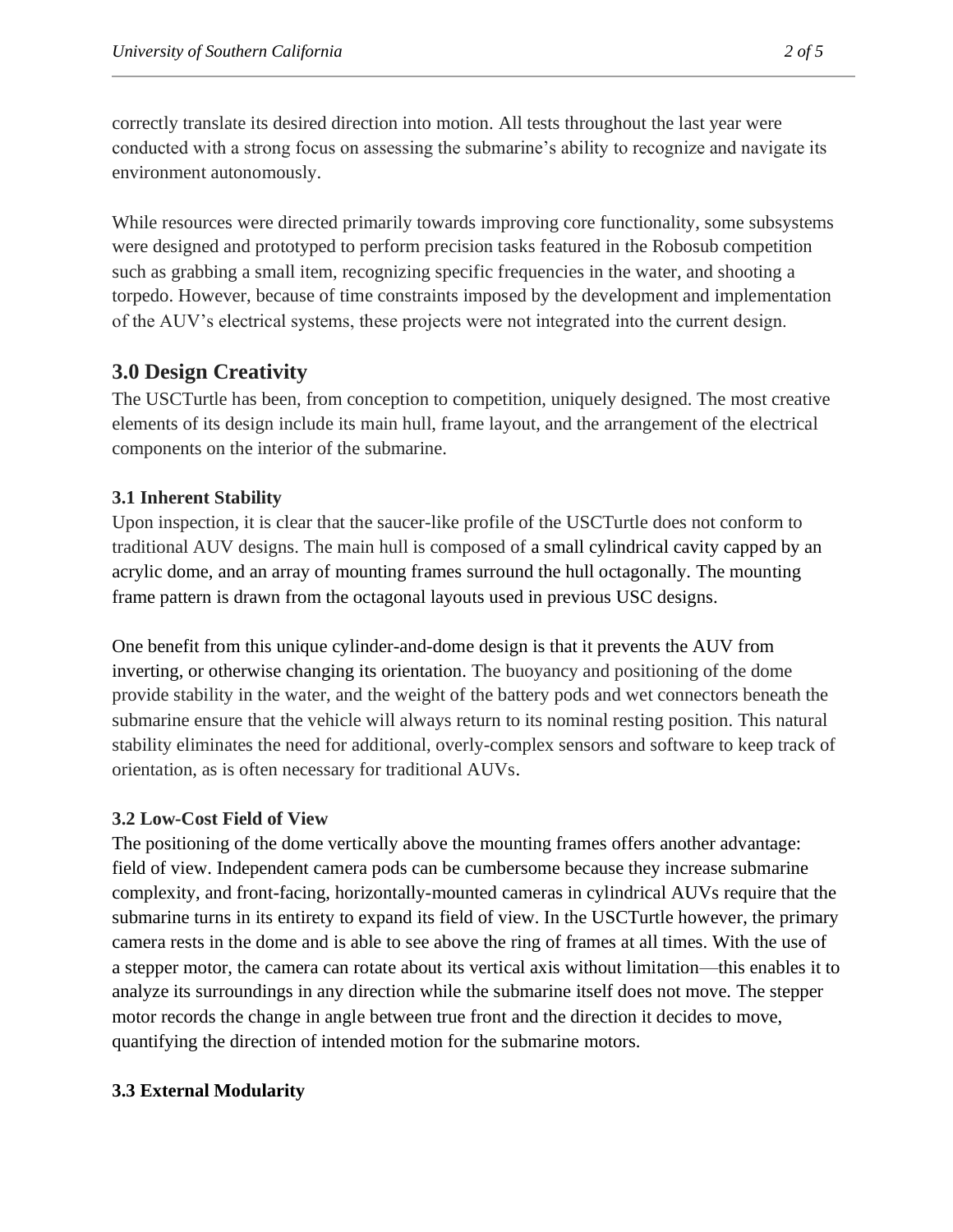The octagonal ring of aluminum frames gives the design modularity, leaving room for additional motors, competition components, or auxiliary pods to be added, removed, and reoriented as needed. The frames themselves are all identical, each equipped with an octagonal mounting ring in the middle; this allows for any pods, motors, or other external components to be mounted in virtually any orientation. Both the unique layout and the functional design of the frames have been useful to accommodate the frequent changes that come with continuous development and testing. Within the course of this year alone, the motors, battery pods, and other mounted components have been attached in seven different orientations.

#### **3.4 Internal Modularity**

As the USCTurtle developed, the complexity of the electrical system increased quickly, necessitating an efficient organizational structure that could still accommodate change. The mechanical team sought to implement a modular system similar to the external mounting frames, and designed a circular pattern of poles that sit flush with the walls of the hull.

Panels large enough to house each electrical component were designed such that they could be easily mounted on, removed from, or shifted around these poles. The panels surround the center bottom of the main cylinder, where all wet connectors enter the hull, creating clear paths between external wires and all electrical subsystems. This system was produced entirely inhouse: the panels were 3D printed and the poles were made on a lathe. Because of the convenient manufacturing methods, when necessary, panels could be custom designed for the specific electrical component they held. Fortunately, the green octagonal layout contributed further to the USCTurtle's chelonian theme.

#### **3.5 Custom Boards**

The flexibility to change and relocate electrical units became useful during the customization of essential components like the power board, motor rotation driver, and speed motor controllers. The power board was custom designed to properly distribute power generated by the batteries to specific subsystems. One battery controls the power flow to the logic components inside the submarine, while the other battery powers the motors exclusively. The power board also houses a killswitch to instantly shut down the submarine in the event of an emergency. The motor rotation driver was custom designed to balance the speed controllers and collectively drive the motors as needed.

## **4.0 Experimental Results**

Over the two years of the USCTurtle's development, numerous tests were performed to evaluate the structural integrity, neutral buoyancy, motor control, and autonomy of the submarine.

#### **4.1 Watertightness**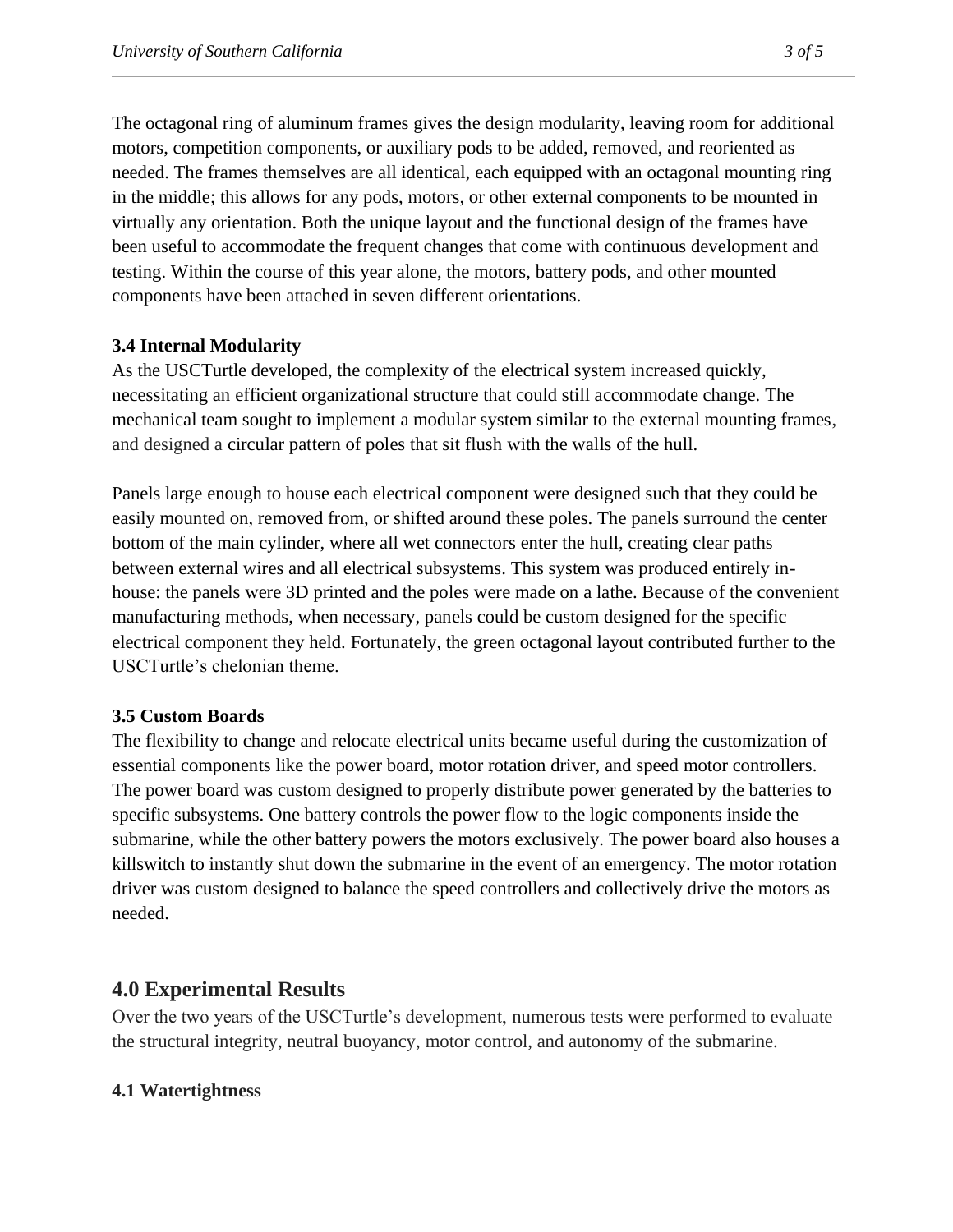During the first year of building the USCTurtle, experiments focused on ensuring that the hull would not allow water to leak in and damage electrical components. Verifying the structural integrity of the design during these early developmental stages was paramount. Testing performed in August 2017 confirmed a flaw in the hull—the water's high chlorine content had dissolved a small divot out of the hull's adaptor, introducing a leak into the main cylinder. Supplemental rubber was applied to the divot, and after submerging the hull and applying lateral and axial forces, the USCTurtle was determined to be fully waterproof and testing continued.

#### **4.2 Weight Distribution**

During these watertightness tests, it was observed that the vehicle tended to pitch backwards when placed in the water; this was because the external component distribution was uneven. To solve this issue, a series of weights were attached to the unweighted frames to achieve balance. After testing the pitch of the submarine with additional weights, it was discovered that though it was symmetrically-loaded, additional weights needed to be added to establish neutral buoyancy. Further testing helped calibrate the weight distribution until neutral buoyancy was attained.

#### **4.3 Motor Control**

After verifying structural integrity and balance, more performance-based evaluations were conducted. An experiment was performed to determine the necessary level of thrust supplied to the motors to achieve reasonable speeds without compromising the Inertial Measurement Unit (IMU)'s calibration, while avoiding unnecessary stress on the electrical components. By transforming the submarine into a remote-control unit where power supplied to the motors was a independent variable, the software team was able to observe, record, and implement the optimal thrust for each specific motor. This test also contributed to the decision behind the layout of the motors: four vertical and two horizontal. It was observed that setting the motors in this particular orientation best supported the IMU in maintaining stability.

#### **4.4 Computer Vision**

A concurrent set of tests was performed by the software team to calibrate the submarine's computer vision. Underwater images and videos were taken—from various angles—of objects expected to be used in the competition, like gates, buoys, and dice. These images were used as the basis of a library of elements the program would learn to recognize. Using these and other videos to simulate live navigation in the water, the software team was able to test the ability of the program to understand its environment and make decisions based on those observations.

## **5.0 Acknowledgements**

USC AUV would like to thank everyone who has contributed to the creation of our submarine over the last two years and those who supported us, including in large part our faculty advisor who has made significant efforts to expand our workspaces and help us start to manufacture in